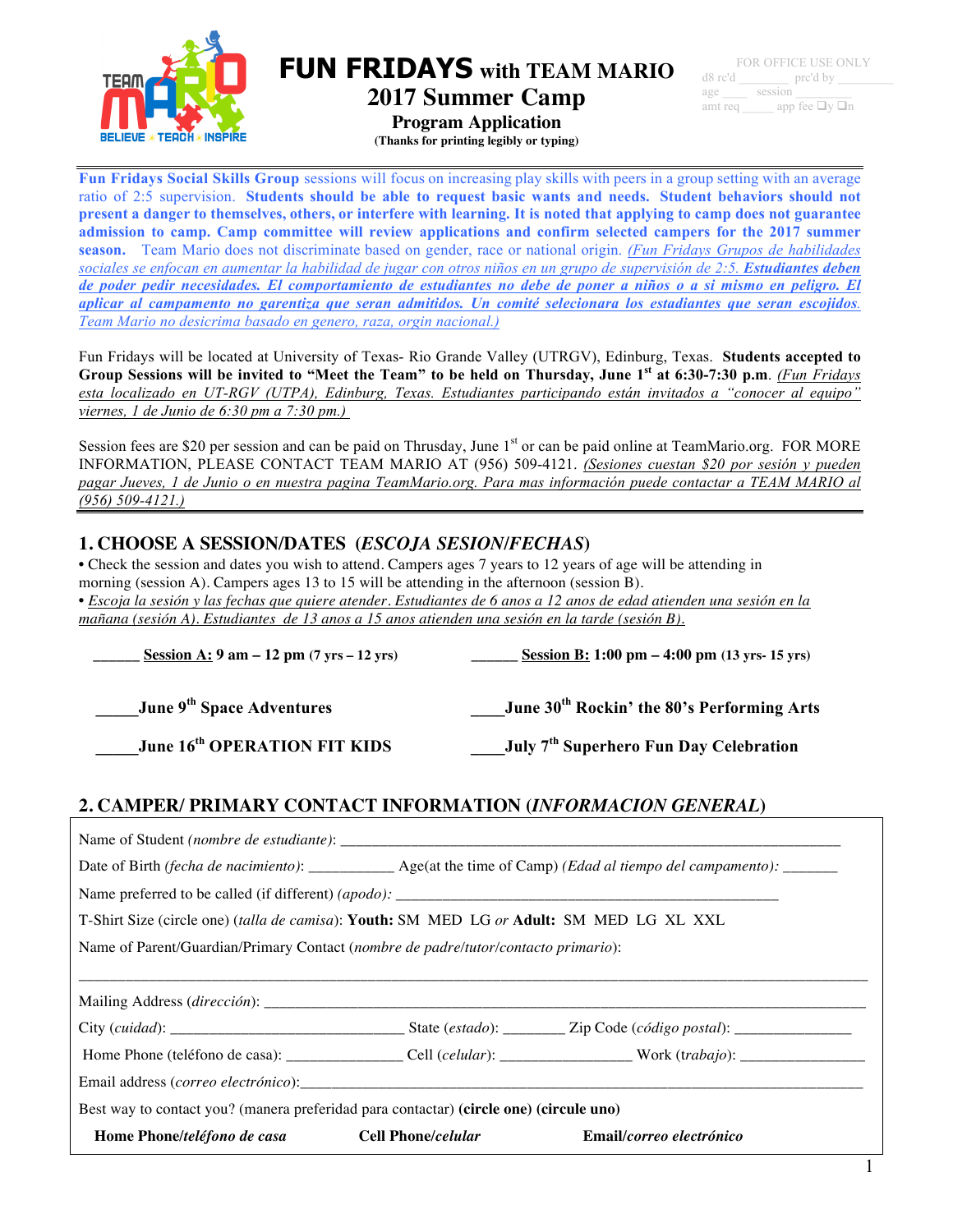# **3. EMERGENCY CONTACTS** *(CONTACTOS DE EMERGENCIA)* (please provide two additional people,

| different from the parent/guardian listed above, who would automatically be the first person we contact) (por favor escoja dos                                                                                                                                                                                                       |  |
|--------------------------------------------------------------------------------------------------------------------------------------------------------------------------------------------------------------------------------------------------------------------------------------------------------------------------------------|--|
| personas adicionales, diferentes de los padres / tutores mencionados anteriormente, que serían automáticamente la primera                                                                                                                                                                                                            |  |
| persona de contacto en caso de emergencia)                                                                                                                                                                                                                                                                                           |  |
| First Contact's Name (Nombre de primer contacto): _______________________________                                                                                                                                                                                                                                                    |  |
|                                                                                                                                                                                                                                                                                                                                      |  |
| Work/Cell Phone (trabajo/celular): _______ ________ - _______ ext _______                                                                                                                                                                                                                                                            |  |
|                                                                                                                                                                                                                                                                                                                                      |  |
|                                                                                                                                                                                                                                                                                                                                      |  |
|                                                                                                                                                                                                                                                                                                                                      |  |
| <b>4. SAFETY INFORMATION (INFORMACIÓN DE SEGURIDAD)</b><br>Please list all known conditions so we can accommodate your camper's needs.<br>(Por favor enumere todas las condiciones conocidas para satisfacer las necesidades de su camper)<br>Does your camper have any medical conditions or allergies the staff should know about? |  |
| $($ Su campista tiene alguna condición médica o alergias el personal debe conocer?)                                                                                                                                                                                                                                                  |  |
| Does your camper have any diet restrictions the staff should know about?<br>$($ Su campista tiene ningún restricciones en la dieta que debemos de saber?)                                                                                                                                                                            |  |
|                                                                                                                                                                                                                                                                                                                                      |  |

Please list any behaviors we should be concerned with:

*(Por favor escriba cualquier comportamiento que deberíamos estar preocupados por:)*

Please list REINFORCERS (tell us about what your camper likes or dislikes) (*diganos acerca de lo que le gusta a su camper o disgusta*):

 $\mathcal{L}_\mathcal{L} = \{ \mathcal{L}_\mathcal{L} = \{ \mathcal{L}_\mathcal{L} = \{ \mathcal{L}_\mathcal{L} = \{ \mathcal{L}_\mathcal{L} = \{ \mathcal{L}_\mathcal{L} = \{ \mathcal{L}_\mathcal{L} = \{ \mathcal{L}_\mathcal{L} = \{ \mathcal{L}_\mathcal{L} = \{ \mathcal{L}_\mathcal{L} = \{ \mathcal{L}_\mathcal{L} = \{ \mathcal{L}_\mathcal{L} = \{ \mathcal{L}_\mathcal{L} = \{ \mathcal{L}_\mathcal{L} = \{ \mathcal{L}_\mathcal{$ 

 $\mathcal{L}_\mathcal{L} = \{ \mathcal{L}_\mathcal{L} = \{ \mathcal{L}_\mathcal{L} = \{ \mathcal{L}_\mathcal{L} = \{ \mathcal{L}_\mathcal{L} = \{ \mathcal{L}_\mathcal{L} = \{ \mathcal{L}_\mathcal{L} = \{ \mathcal{L}_\mathcal{L} = \{ \mathcal{L}_\mathcal{L} = \{ \mathcal{L}_\mathcal{L} = \{ \mathcal{L}_\mathcal{L} = \{ \mathcal{L}_\mathcal{L} = \{ \mathcal{L}_\mathcal{L} = \{ \mathcal{L}_\mathcal{L} = \{ \mathcal{L}_\mathcal{$ 

# **5. EMOTIONAL DEVELOPMENT (DESARROLLO EMOCIONAL)**

| <b>DOES YOUR CHILD:</b>              | <b>INDEPENDENT</b> | WITH HELP | <b>NOT YET</b> |  |
|--------------------------------------|--------------------|-----------|----------------|--|
| Request a break when upset?          |                    |           |                |  |
| (Pide descanso cuando esta enojado?) |                    |           |                |  |
| Express feelings?                    |                    |           |                |  |
| (Expresa sentimientos?)              |                    |           |                |  |
| Request assistance?                  |                    |           |                |  |
| (Pide Ayuda?)                        |                    |           |                |  |
| Indicate likes/dislikes?             |                    |           |                |  |
| (Indica gustos/disgustos?)           |                    |           |                |  |
| Expresses confusion ("I don't know)  |                    |           |                |  |
| (Express a confusion ("You no se"))  |                    |           |                |  |

 $\mathcal{L}_\mathcal{L} = \{ \mathcal{L}_\mathcal{L} = \{ \mathcal{L}_\mathcal{L} = \{ \mathcal{L}_\mathcal{L} = \{ \mathcal{L}_\mathcal{L} = \{ \mathcal{L}_\mathcal{L} = \{ \mathcal{L}_\mathcal{L} = \{ \mathcal{L}_\mathcal{L} = \{ \mathcal{L}_\mathcal{L} = \{ \mathcal{L}_\mathcal{L} = \{ \mathcal{L}_\mathcal{L} = \{ \mathcal{L}_\mathcal{L} = \{ \mathcal{L}_\mathcal{L} = \{ \mathcal{L}_\mathcal{L} = \{ \mathcal{L}_\mathcal{$ 

#### **COMMENTS/ COMENTARIOS:**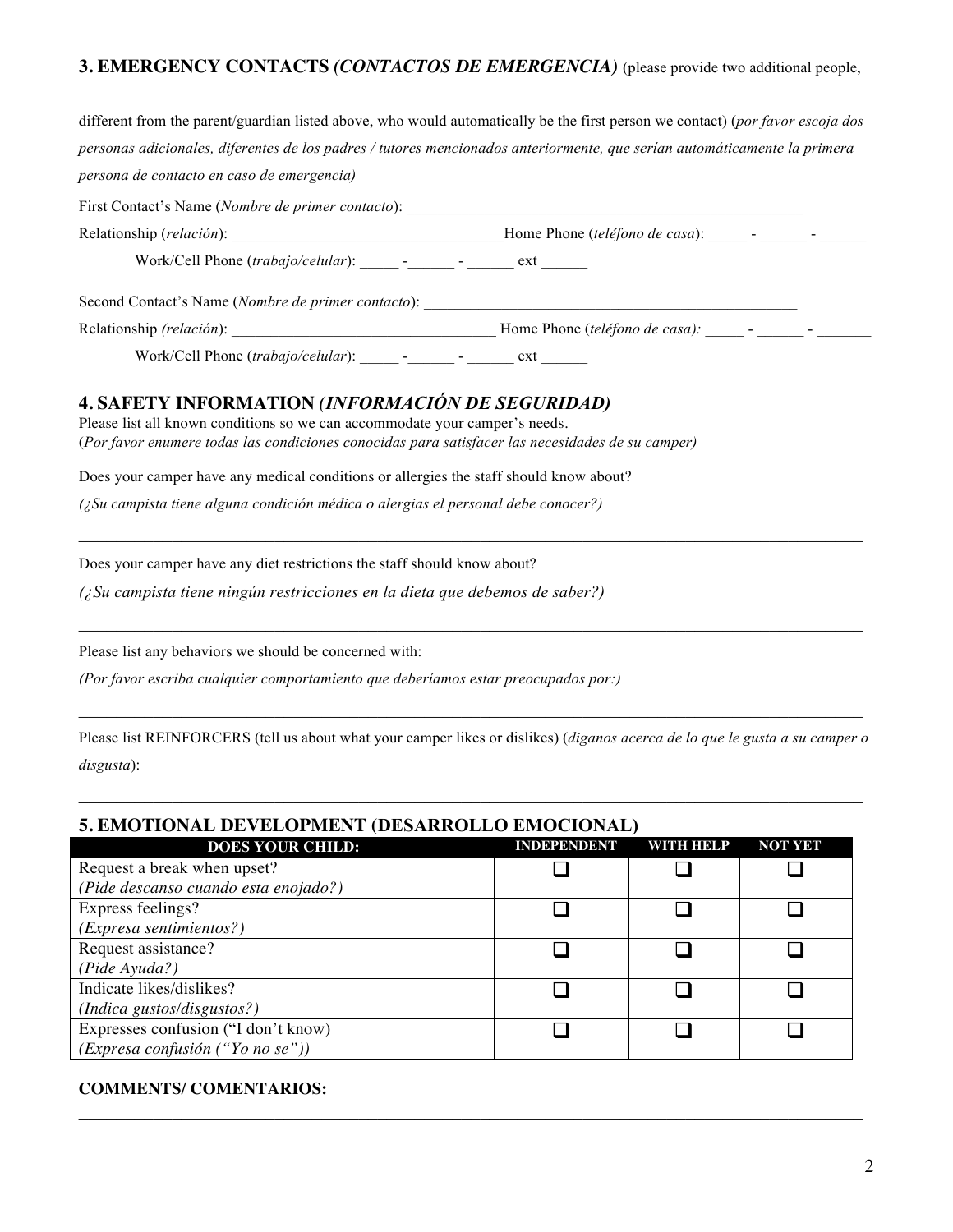# **6. SOCIAL DEVELOPMENT** *(DESARROLLO SOCIAL)*

| <b>DOES YOUR CHILD:</b>                                 | <b>INDEPENDENT</b> | WINTHERP | <b>NOT YET</b> |
|---------------------------------------------------------|--------------------|----------|----------------|
| Engage in solitary play?                                |                    |          |                |
| (Participar en jugar a solas?)                          |                    |          |                |
| Play same toy along side peers?                         |                    |          |                |
| (Juega con el mismo juguete junto otros ninos?)         |                    |          |                |
| Engage in group play?                                   |                    |          |                |
| (Participar en juego con un grupo?)                     |                    |          |                |
| Share materials? (Comparte materiales?)                 |                    |          |                |
| Turn take with peers? (Toma turnos con sus compañeros?) |                    |          |                |

 $\mathcal{L}_\mathcal{L} = \{ \mathcal{L}_\mathcal{L} = \{ \mathcal{L}_\mathcal{L} = \{ \mathcal{L}_\mathcal{L} = \{ \mathcal{L}_\mathcal{L} = \{ \mathcal{L}_\mathcal{L} = \{ \mathcal{L}_\mathcal{L} = \{ \mathcal{L}_\mathcal{L} = \{ \mathcal{L}_\mathcal{L} = \{ \mathcal{L}_\mathcal{L} = \{ \mathcal{L}_\mathcal{L} = \{ \mathcal{L}_\mathcal{L} = \{ \mathcal{L}_\mathcal{L} = \{ \mathcal{L}_\mathcal{L} = \{ \mathcal{L}_\mathcal{$ 

 $\mathcal{L}_\mathcal{L} = \{ \mathcal{L}_\mathcal{L} = \{ \mathcal{L}_\mathcal{L} = \{ \mathcal{L}_\mathcal{L} = \{ \mathcal{L}_\mathcal{L} = \{ \mathcal{L}_\mathcal{L} = \{ \mathcal{L}_\mathcal{L} = \{ \mathcal{L}_\mathcal{L} = \{ \mathcal{L}_\mathcal{L} = \{ \mathcal{L}_\mathcal{L} = \{ \mathcal{L}_\mathcal{L} = \{ \mathcal{L}_\mathcal{L} = \{ \mathcal{L}_\mathcal{L} = \{ \mathcal{L}_\mathcal{L} = \{ \mathcal{L}_\mathcal{$ 

 $\mathcal{L}_\mathcal{L} = \{ \mathcal{L}_\mathcal{L} = \{ \mathcal{L}_\mathcal{L} = \{ \mathcal{L}_\mathcal{L} = \{ \mathcal{L}_\mathcal{L} = \{ \mathcal{L}_\mathcal{L} = \{ \mathcal{L}_\mathcal{L} = \{ \mathcal{L}_\mathcal{L} = \{ \mathcal{L}_\mathcal{L} = \{ \mathcal{L}_\mathcal{L} = \{ \mathcal{L}_\mathcal{L} = \{ \mathcal{L}_\mathcal{L} = \{ \mathcal{L}_\mathcal{L} = \{ \mathcal{L}_\mathcal{L} = \{ \mathcal{L}_\mathcal{$ 

#### **COMMENTS/ COMENTARIOS:**

# **7. COMMUNICATION** *(COMUNICACIÓN)*

| <b>DOES YOUR CHILD:</b>                                   | <b>INDEPENDENT</b> | WITH HELP | <b>NOT YET</b> |
|-----------------------------------------------------------|--------------------|-----------|----------------|
| Follow directions? (Sigue direcciones?                    |                    |           |                |
| Use visual supports to follow directions?                 |                    |           |                |
| (Usa apoyos visuales para seguir instrucciones?           |                    |           |                |
| Require processing time to follow directions?             |                    |           |                |
| Requiere tiempo para procesar y seguir instrucciones?     |                    |           |                |
| Use pictures/sign/or other augmentative communication     |                    |           |                |
| (Usa fotos/ lenguaje de señas/otra comunicación           |                    |           |                |
| aumentativa)                                              |                    |           |                |
| Make requests for basic wants and needs?                  |                    |           |                |
| (Comunica deseos y necesidades básicas?)                  |                    |           |                |
| Call attention to others? (ex: "look! Watch this!")       |                    |           |                |
| (Llame la atención a los demás? (ejemplo: "Mira esto!")   |                    |           |                |
| Ask for information (ex: What's that? Where is it?)       |                    |           |                |
| (Solicita información (ejemplo: ¿Qué es? ¿Dónde está?)    |                    |           |                |
| Can your child sit and listen to group stories?           |                    |           |                |
| (Su hijo(a) puede sentarse y escuchar historias de grupo? |                    |           |                |
| Does your child greet/wave "Hi" with person's name?       |                    |           |                |
| (Saluda a su hijo(a) dicendo "Hola" con el nombre de la   |                    |           |                |
| persona?)                                                 |                    |           |                |
| Does your child show others objects with intent to share? |                    |           |                |
| (Su hijo(a) muestra objetos con la intención de compartir |                    |           |                |
| con otras personas?)                                      |                    |           |                |
| Does your child answer yes/no questions appropriately?    |                    |           |                |
| (Su hijo(a) contesta sí / no preguntas adecuadamente?)    |                    |           |                |
| Can your child play/build/work on simple projects w/peer? |                    |           |                |
| (Puede su niño(a) construir/trabajar en proyectos simples |                    |           |                |
| con compañeros?)                                          |                    |           |                |

 $\mathcal{L}_\mathcal{L} = \{ \mathcal{L}_\mathcal{L} = \{ \mathcal{L}_\mathcal{L} = \{ \mathcal{L}_\mathcal{L} = \{ \mathcal{L}_\mathcal{L} = \{ \mathcal{L}_\mathcal{L} = \{ \mathcal{L}_\mathcal{L} = \{ \mathcal{L}_\mathcal{L} = \{ \mathcal{L}_\mathcal{L} = \{ \mathcal{L}_\mathcal{L} = \{ \mathcal{L}_\mathcal{L} = \{ \mathcal{L}_\mathcal{L} = \{ \mathcal{L}_\mathcal{L} = \{ \mathcal{L}_\mathcal{L} = \{ \mathcal{L}_\mathcal{$ 

 $\mathcal{L}_\mathcal{L} = \{ \mathcal{L}_\mathcal{L} = \{ \mathcal{L}_\mathcal{L} = \{ \mathcal{L}_\mathcal{L} = \{ \mathcal{L}_\mathcal{L} = \{ \mathcal{L}_\mathcal{L} = \{ \mathcal{L}_\mathcal{L} = \{ \mathcal{L}_\mathcal{L} = \{ \mathcal{L}_\mathcal{L} = \{ \mathcal{L}_\mathcal{L} = \{ \mathcal{L}_\mathcal{L} = \{ \mathcal{L}_\mathcal{L} = \{ \mathcal{L}_\mathcal{L} = \{ \mathcal{L}_\mathcal{L} = \{ \mathcal{L}_\mathcal{$ 

#### **COMMENTS/ COMENTARIOS:**